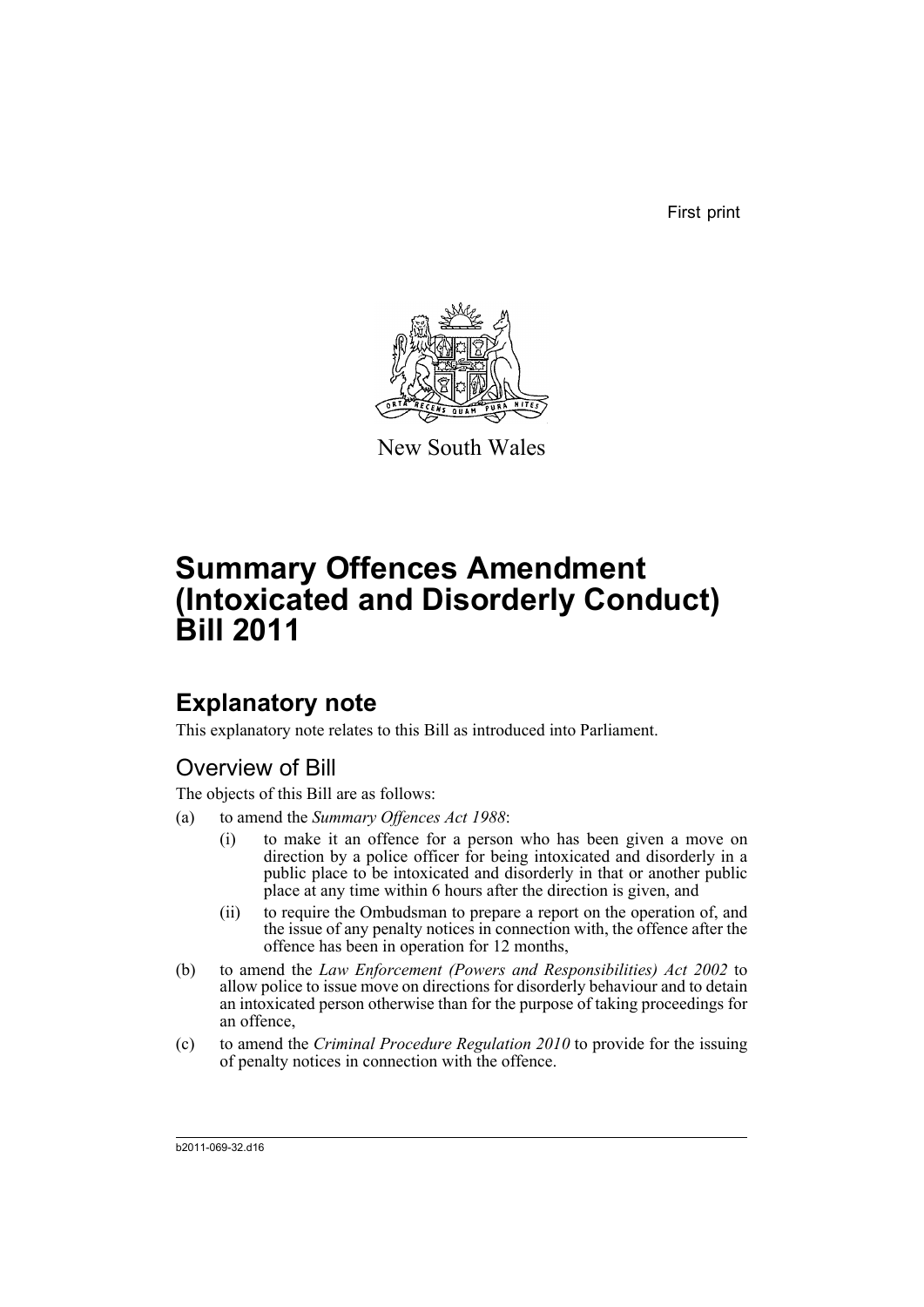Explanatory note

## Outline of provisions

**Clause 1** sets out the name (also called the short title) of the proposed Act.

**Clause 2** provides for the commencement of the proposed Act on a day or days to be appointed by proclamation.

#### **Schedule 1 Amendment of Summary Offences Act 1988 No 25**

**Schedule 1 [2]** makes it an offence for a person who has been given a move on direction for being intoxicated and disorderly in a public place to be intoxicated and disorderly in the same or another public place at any time within 6 hours after the direction is given. A *move on direction* is a direction given to a person by a police officer to leave a public place and not return for a specified period under section 198 of the *Law Enforcement (Powers and Responsibilities) Act 2002*. Six hours is the maximum period for which a person can be directed under that Act to leave a public place and not return. The maximum penalty for the offence is 6 penalty units.

It is necessary to prove a move on direction was given within 6 hours before the person was found to be intoxicated and disorderly in a public place, but it is not necessary to prove that the person contravened the move on direction by being so intoxicated and disorderly in the public place at the time concerned. A person can be guilty of an offence under the new section if the conduct occurs after the move on direction lapses (that is, in a case where the move on direction has effect for less than 6 hours) or if the conduct occurs in a public place to which the direction does not apply. However, if a person is intoxicated and disorderly in a public place in contravention of a move on direction, the person cannot be proceeded against or convicted for both the new offence and the existing offence of failing to comply with a move on direction in relation to the same conduct.

It is a defence to a prosecution for the new offence if the defendant satisfies the court that the defendant had a reasonable excuse for conducting himself or herself in the manner alleged.

**Schedule 1 [3]** requires the Ombudsman to prepare a report on the operation of, and issue of penalty notices in respect of, the new offence under proposed section 9 after the offence has been in operation for 12 months. The Ombudsman must furnish a copy of the report to the Attorney General and the Commissioner of Police. The Attorney General must lay (or cause to be laid) a copy of the report before both Houses of Parliament as soon as practicable after receiving the report.

**Schedule 1 [1]** makes a minor amendment that is consequential to the addition of a note to the *Summary Offences Act 1988*.

**Schedule 1 [4]** enables savings and transitional regulations to be made as a consequence of the proposed Act.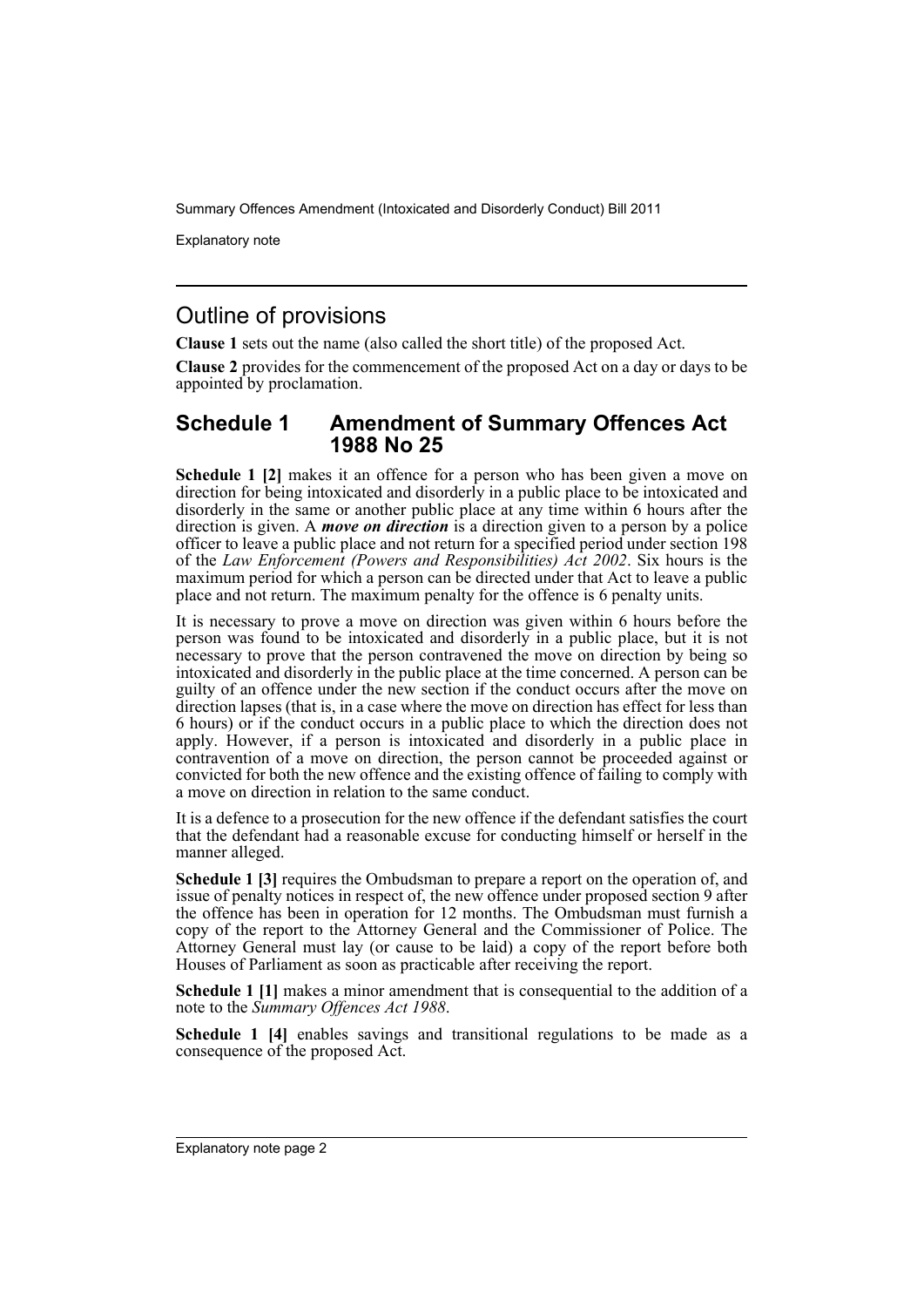Explanatory note

### **Schedule 2 Amendments to other legislation**

**Schedule 2.1** prescribes the new offence under proposed section 9 of the *Summary Offences Act 1988* as a penalty notice offence, with the amount of the penalty prescribed as \$200.

**Schedule 2.2** amends the *Law Enforcement (Powers and Responsibilities) Act 2002*. Currently, a police officer may make a move on direction only if the police officer reasonably believes that the person's behaviour is likely to either cause injury to any other person or damage to property or otherwise give rise to a public safety risk. **Schedule 2.2 [1]** provides for an additional ground on which a police officer may make a move on direction, being if the police officer believes on reasonable grounds that the intoxicated person's behaviour is disorderly. Accordingly, in light of the new ground on which a move on direction may be made, **Schedule 2.2 [2]** requires that such a direction must be reasonable in the circumstances for the purpose of preventing the continuance of disorderly behaviour in a public place.

**Schedule 2.2 [3]** requires a police officer who gives a move on direction to a person on the grounds that the person is intoxicated and disorderly in a public place to warn the person that it is an offence to be intoxicated and disorderly in that or any other public place at any time within 6 hours after the direction is given. This requirement applies in addition to the other requirements of section 201 of the *Law Enforcement (Powers and Responsibilities) Act 2002*.

**Schedule 2.2 [4]** provides that a police officer may detain an intoxicated person under Part 16 of the *Law Enforcement (Powers and Responsibilities) Act 2002* even if behaviour constitutes an offence under proposed section 9 of the *Summary Offences Act 1988*, if the detention is not for the purpose of taking proceedings for the offence. This will ensure that police officers can continue to detain intoxicated persons under that Part for the purposes of their care and safety.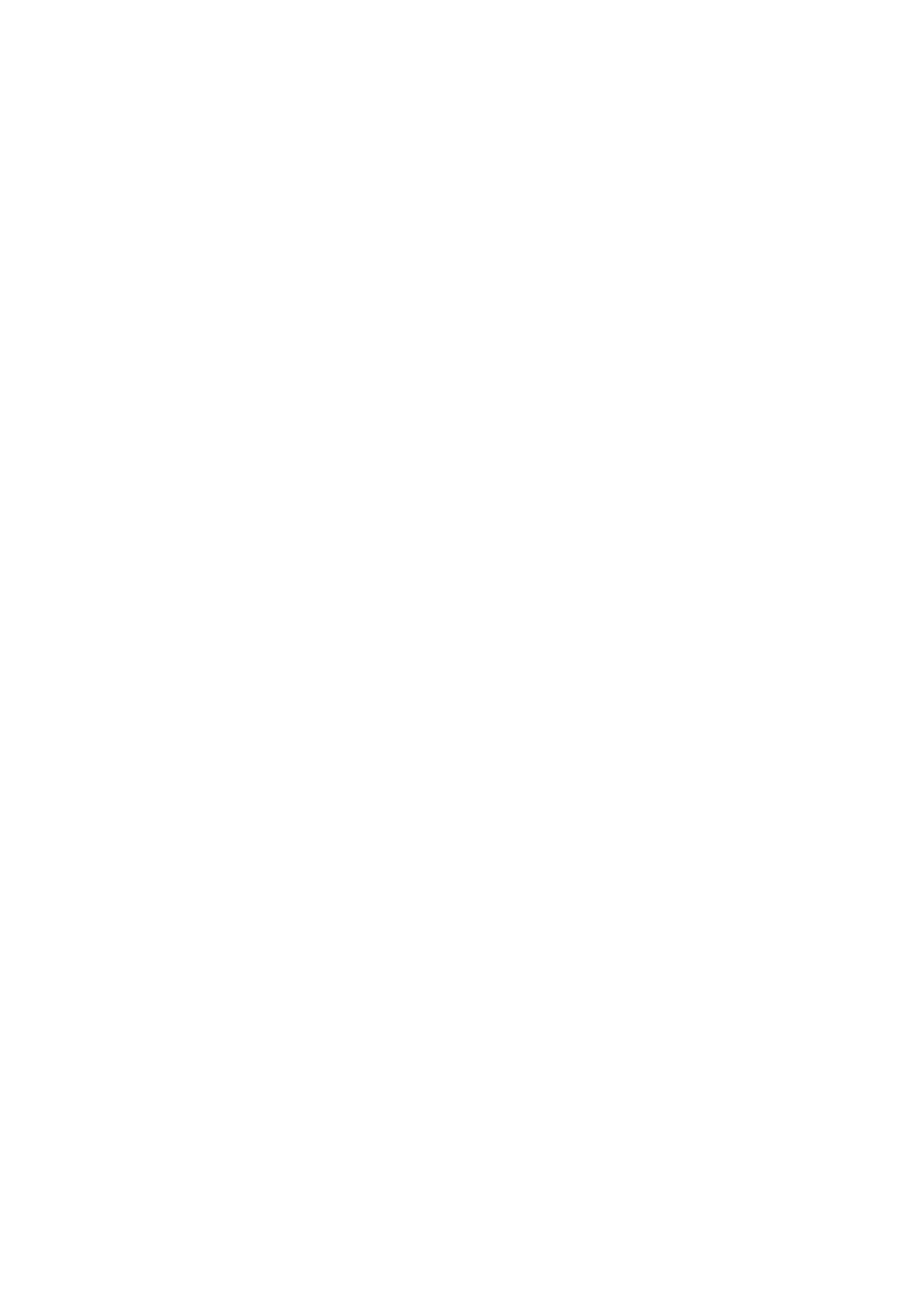First print



New South Wales

# **Summary Offences Amendment (Intoxicated and Disorderly Conduct) Bill 2011**

## **Contents**

|             |                                                         | Page |
|-------------|---------------------------------------------------------|------|
| $\mathbf 1$ | Name of Act                                             |      |
|             | 2 Commencement                                          | 2    |
|             | Schedule 1 Amendment of Summary Offences Act 1988 No 25 | 3.   |
|             | Schedule 2 Amendments to other legislation              | 6.   |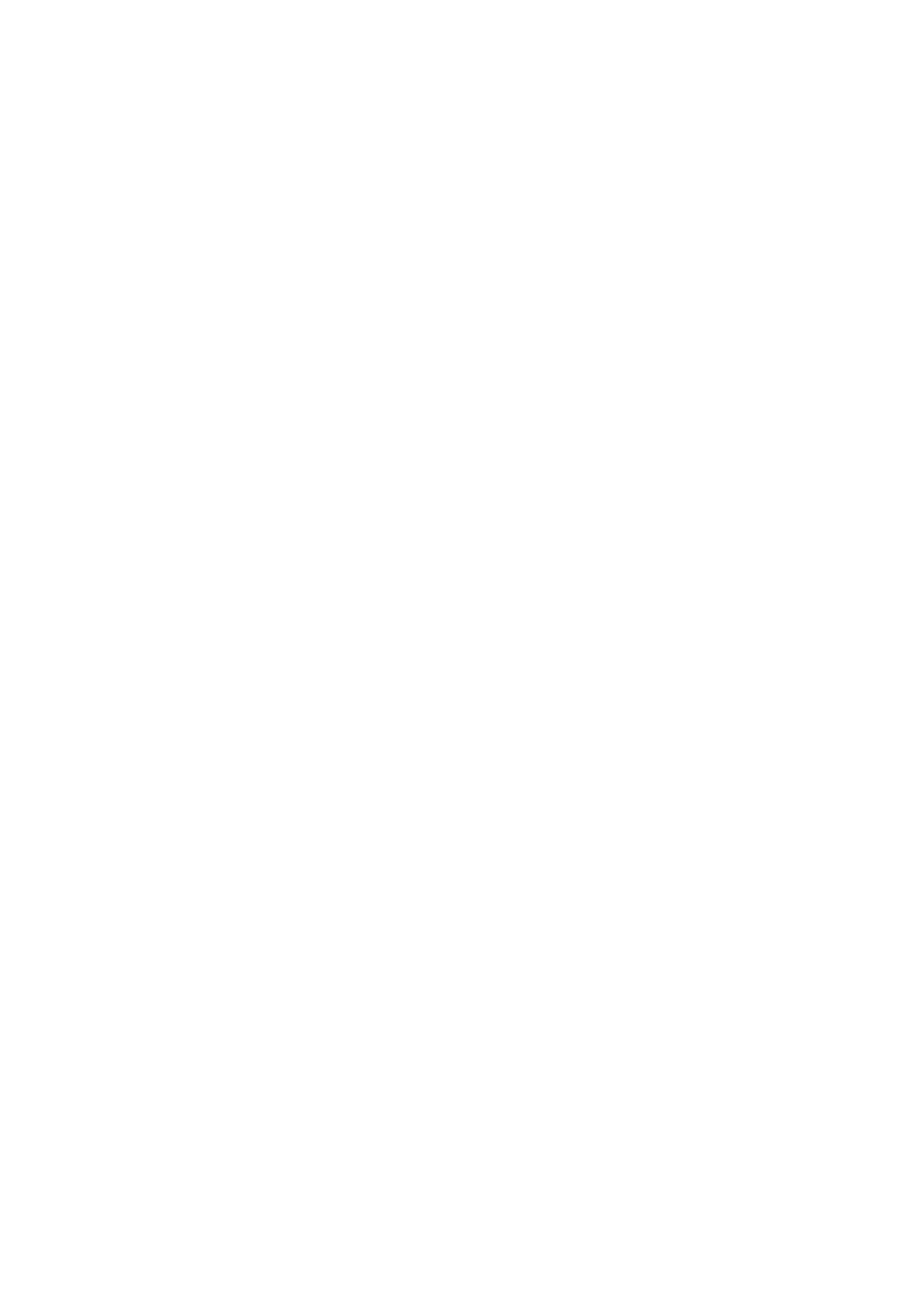

New South Wales

# **Summary Offences Amendment (Intoxicated and Disorderly Conduct) Bill 2011**

No , 2011

#### **A Bill for**

An Act to amend the *Summary Offences Act 1988* and other legislation with respect to intoxicated and disorderly conduct.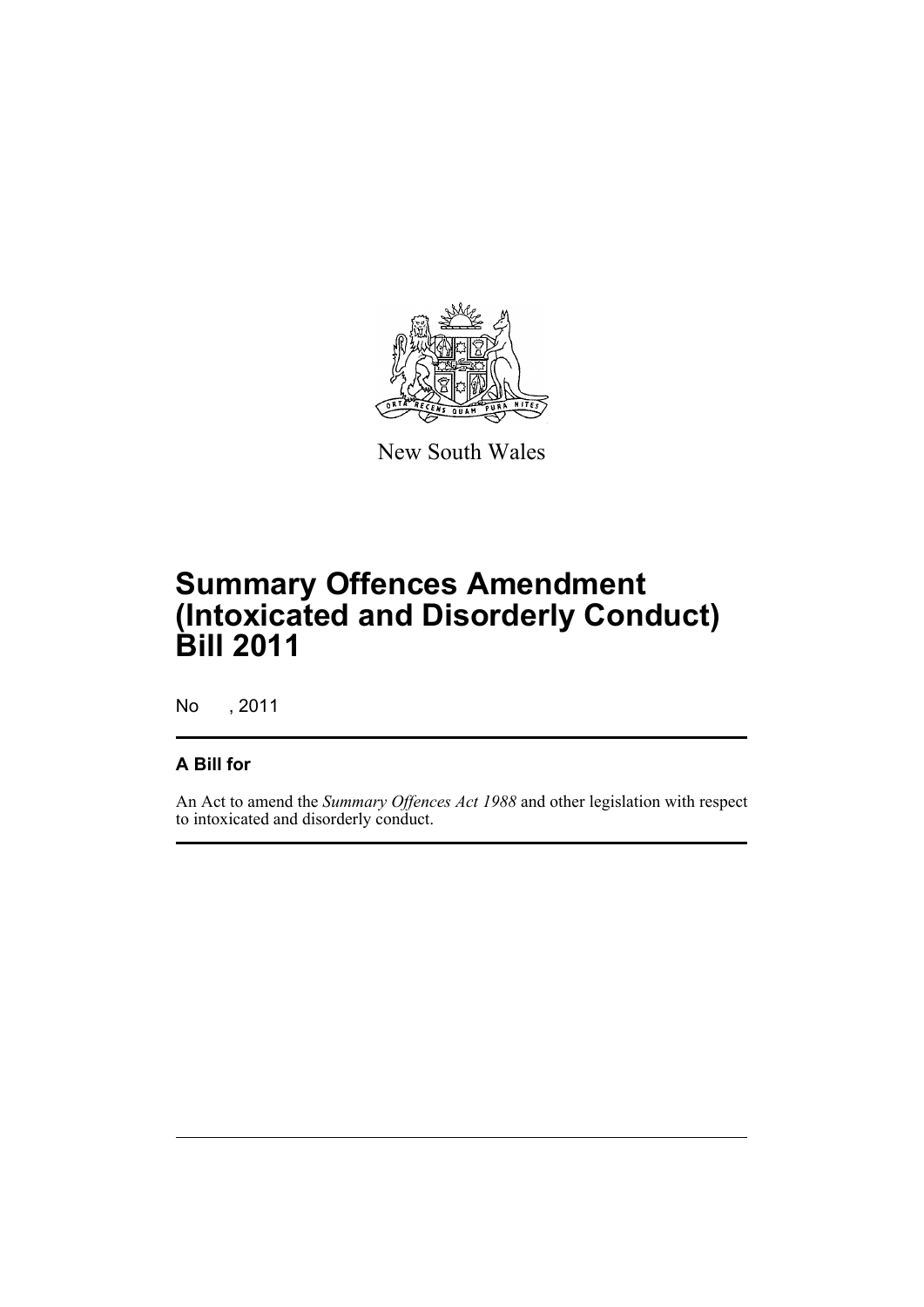<span id="page-7-1"></span><span id="page-7-0"></span>

| The Legislature of New South Wales enacts: |                                                                                              |               |  |  |
|--------------------------------------------|----------------------------------------------------------------------------------------------|---------------|--|--|
|                                            | Name of Act                                                                                  | $\mathcal{P}$ |  |  |
|                                            | This Act is the Summary Offences Amendment (Intoxicated and<br>Disorderly Conduct) Act 2011. | 3<br>4        |  |  |
|                                            | <b>Commencement</b>                                                                          | 5             |  |  |
|                                            | This Act commences on a day or days to be appointed by proclamation.                         |               |  |  |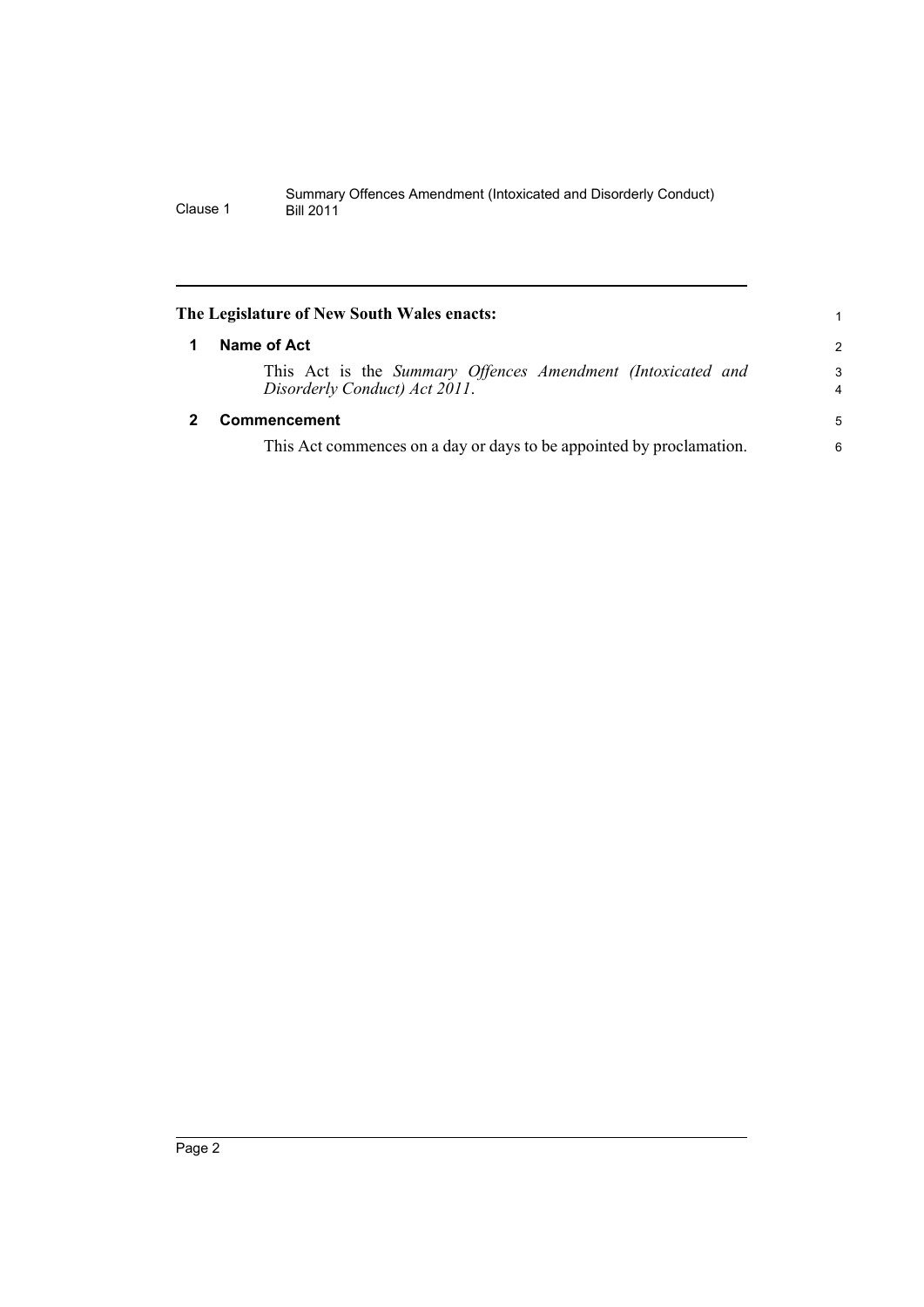Amendment of Summary Offences Act 1988 No 25 Schedule 1

<span id="page-8-0"></span>

|     | <b>Schedule 1</b> |                  | <b>Amendment of Summary Offences Act</b><br>1988 No 25                                                                                                                                                                                                                                                                                                                                              | 1<br>$\overline{2}$              |
|-----|-------------------|------------------|-----------------------------------------------------------------------------------------------------------------------------------------------------------------------------------------------------------------------------------------------------------------------------------------------------------------------------------------------------------------------------------------------------|----------------------------------|
| [1] |                   |                  | <b>Section 3 Definitions</b>                                                                                                                                                                                                                                                                                                                                                                        | 3                                |
|     |                   |                  | Insert after section $3(3)$ :                                                                                                                                                                                                                                                                                                                                                                       | 4                                |
|     |                   | (4)              | Notes included in this Act do not form part of this Act.                                                                                                                                                                                                                                                                                                                                            | 5                                |
| [2] |                   | <b>Section 9</b> |                                                                                                                                                                                                                                                                                                                                                                                                     | 6                                |
|     |                   |                  | Insert after section 8A:                                                                                                                                                                                                                                                                                                                                                                            | $\overline{7}$                   |
|     | 9                 |                  | Continuation of intoxicated and disorderly behaviour following<br>move on direction                                                                                                                                                                                                                                                                                                                 | 8<br>9                           |
|     |                   | (1)              | A person who:                                                                                                                                                                                                                                                                                                                                                                                       | 10                               |
|     |                   |                  | is given a move on direction for being intoxicated and<br>(a)<br>disorderly in a public place, and                                                                                                                                                                                                                                                                                                  | 11<br>12                         |
|     |                   |                  | at any time within 6 hours after the move on direction is<br>(b)<br>given, is intoxicated and disorderly in the same or another<br>public place,                                                                                                                                                                                                                                                    | 13<br>14<br>15                   |
|     |                   |                  | is guilty of an offence.                                                                                                                                                                                                                                                                                                                                                                            | 16                               |
|     |                   |                  | Maximum penalty: 6 penalty units.                                                                                                                                                                                                                                                                                                                                                                   | 17                               |
|     |                   | (2)              | For the purposes of this section, a <i>move on direction</i> is a direction<br>given to a person by a police officer, under section 198 of the Law<br><i>Enforcement (Powers and Responsibilities) Act 2002, to leave a</i><br>public place and not return for a specified period.                                                                                                                  | 18<br>19<br>20<br>21             |
|     |                   |                  | Note. The maximum period for which a person can be directed not to<br>return to a public place is 6 hours.                                                                                                                                                                                                                                                                                          | 22<br>23                         |
|     |                   |                  | It is a requirement under section 201 of the Law Enforcement (Powers<br>and Responsibilities) Act 2002 that the police officer warn a person given<br>a move on direction for being intoxicated and disorderly in a public place<br>that it is an offence to be intoxicated and disorderly in that or any other<br>public place at any time within 6 hours after the move on direction is<br>given. | 24<br>25<br>26<br>27<br>28<br>29 |
|     |                   | (3)              | In proceedings for an offence against this section, it is necessary<br>to prove that a move on direction was given within 6 hours before<br>the person was found to be intoxicated and disorderly in a public<br>place, but it is not necessary to prove that the person contravened<br>the move on direction by being so intoxicated and disorderly in<br>the public place at the time concerned.  | 30<br>31<br>32<br>33<br>34<br>35 |
|     |                   | (4)              | A person cannot be proceeded against or convicted for both an<br>offence against this section and an offence against section 199 of<br>the Law Enforcement (Powers and Responsibilities) Act 2002<br>(Failure to comply with direction) in relation to the same conduct.                                                                                                                            | 36<br>37<br>38<br>39             |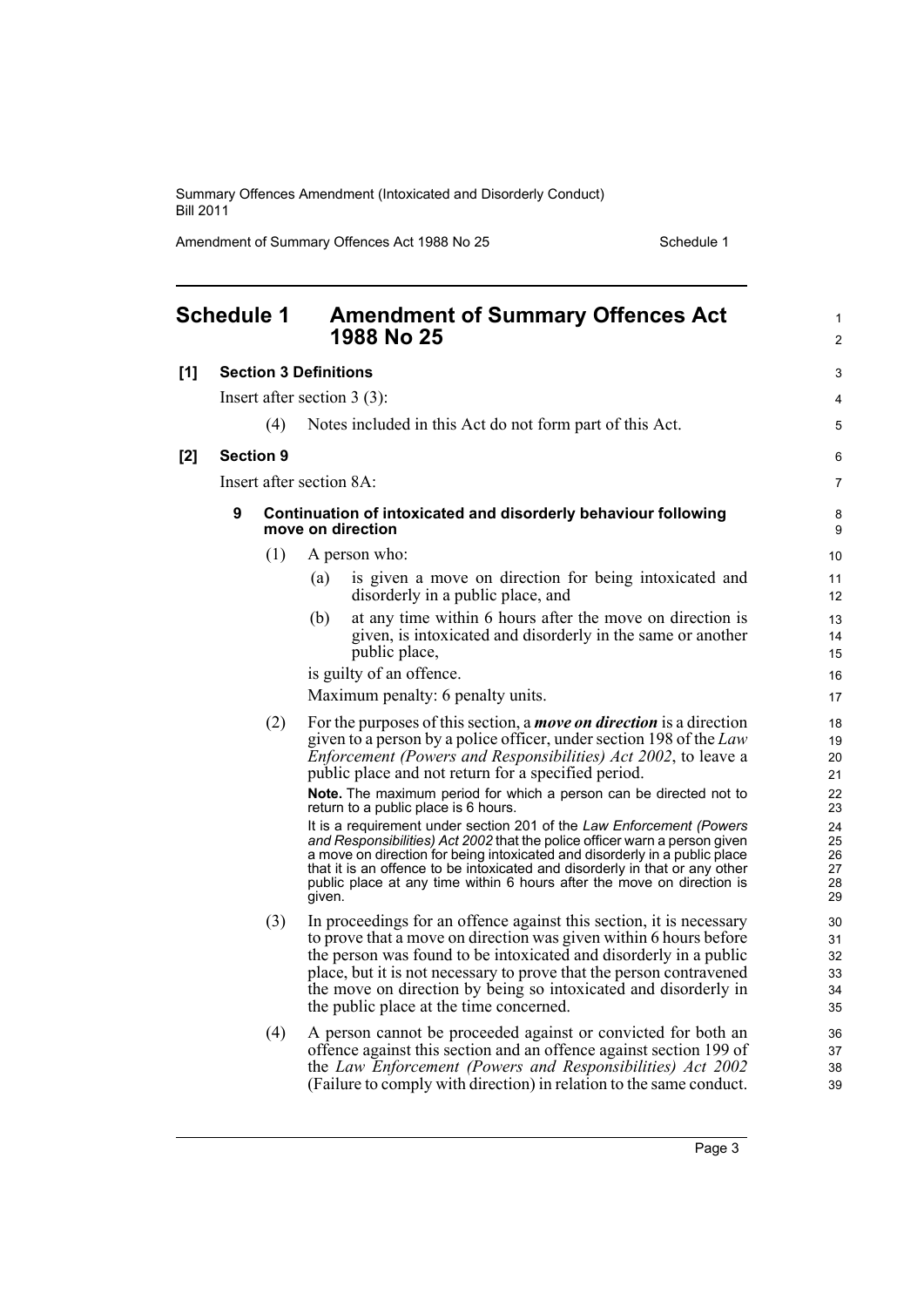| Amendment of Summary Offences Act 1988 No 25<br>Schedule 1 |
|------------------------------------------------------------|
|------------------------------------------------------------|

|       |                   | (5) | It is sufficient defence to a prosecution for an offence under this<br>section if the defendant satisfies the court that the defendant had<br>a reasonable excuse for conducting himself or herself in the<br>manner alleged in the information for the offence. |  |  |  |
|-------|-------------------|-----|------------------------------------------------------------------------------------------------------------------------------------------------------------------------------------------------------------------------------------------------------------------|--|--|--|
|       |                   | (6) | For the purposes of this section, a person is <i>intoxicated</i> if:                                                                                                                                                                                             |  |  |  |
|       |                   |     | the person's speech, balance, co-ordination or behaviour is<br>(a)<br>noticeably affected, and                                                                                                                                                                   |  |  |  |
|       |                   |     | it is reasonable in the circumstances to believe that the<br>(b)<br>affected speech, balance, co-ordination or behaviour is the<br>result of the consumption of alcohol or any drug.                                                                             |  |  |  |
| $[3]$ | <b>Section 36</b> |     |                                                                                                                                                                                                                                                                  |  |  |  |
|       |                   |     | Insert after section 35:                                                                                                                                                                                                                                         |  |  |  |
|       | 36                |     | <b>Report by Ombudsman on section 9</b>                                                                                                                                                                                                                          |  |  |  |
|       |                   | (1) | As soon as practicable after the end of the period of 12 months<br>from the commencement of section $9$ (as inserted by the<br>Summary Offences Amendment (Intoxicated and Disorderly<br><i>Conduct) Act 2011</i> ), the Ombudsman must prepare a report on:     |  |  |  |
|       |                   |     | the operation of section 9, and<br>(a)                                                                                                                                                                                                                           |  |  |  |
|       |                   |     | the issue of penalty notices in respect of offences against<br>(b)<br>section 9.                                                                                                                                                                                 |  |  |  |
|       |                   | (2) | For that purpose, the Commissioner of Police is to ensure that the<br>Ombudsman is provided with information about:                                                                                                                                              |  |  |  |
|       |                   |     | (a)<br>any prosecutions brought under section 9, and                                                                                                                                                                                                             |  |  |  |
|       |                   |     | the issue of penalty notices in respect of offences against<br>(b)<br>section 9.                                                                                                                                                                                 |  |  |  |
|       | (3)               |     | The Ombudsman may at any time require the Commissioner of<br>Police, or any public authority, to provide any information or<br>further information the Ombudsman requires for the purposes of<br>preparing the report under this section.                        |  |  |  |
|       |                   | (4) | The Ombudsman must furnish a copy of the report to the<br>Attorney General and to the Commissioner of Police.                                                                                                                                                    |  |  |  |
|       |                   | (5) | The Attorney General is to lay (or cause to be laid) a copy of the<br>report before both Houses of Parliament as soon as practicable<br>after the Attorney General receives the report.                                                                          |  |  |  |
|       |                   | (6) | If a House of Parliament is not sitting when the Attorney General<br>seeks to lay a report before it, the Attorney General may present<br>copies of the report to the Clerk of the House concerned.                                                              |  |  |  |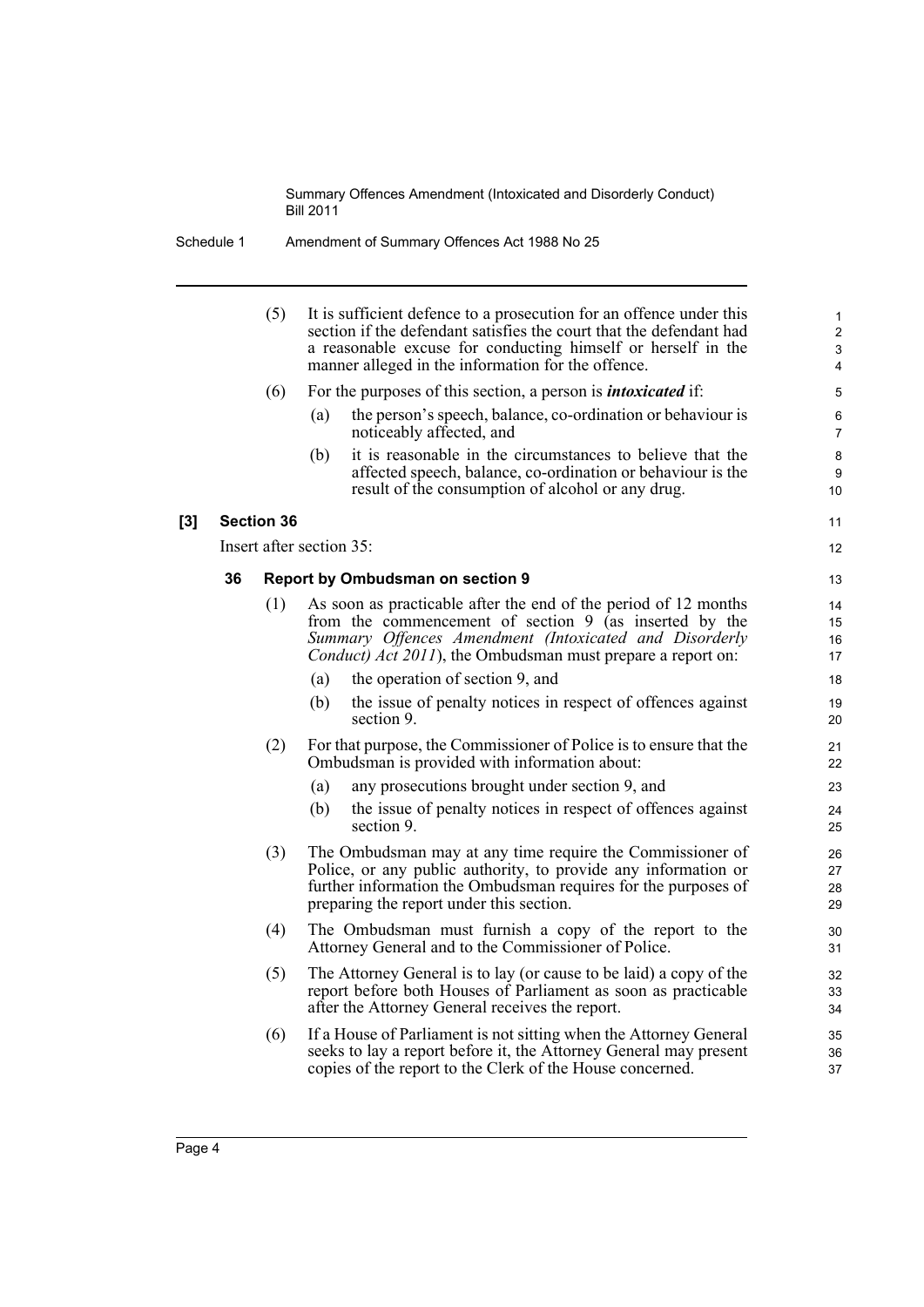Amendment of Summary Offences Act 1988 No 25 Schedule 1

|     | (7)                                  |     | The report: |                                                                                                                    | 1              |
|-----|--------------------------------------|-----|-------------|--------------------------------------------------------------------------------------------------------------------|----------------|
|     |                                      | (a) |             | is, on presentation and for all purposes, taken to have been<br>laid before the House, and                         | 2<br>3         |
|     |                                      | (b) |             | may be printed by authority of the Clerk of the House, and                                                         | 4              |
|     |                                      | (c) |             | if so printed, is for all purposes taken to be a document<br>published by or under the authority of the House, and | 5<br>6         |
|     |                                      | (d) |             | is to be recorded:                                                                                                 | $\overline{7}$ |
|     |                                      |     | (1)         | in the case of the Legislative Council, in the Minutes<br>of the Proceedings of the Legislative Council, and       | 8<br>9         |
|     |                                      |     | (11)        | in the case of the Legislative Assembly, in the Votes<br>and Proceedings of the Legislative Assembly,              | 10<br>11       |
|     |                                      |     |             | on the first sitting day of the House after receipt of the<br>report by the Clerk.                                 | 12<br>13       |
| [4] |                                      |     |             | <b>Schedule 2 Savings and transitional provisions</b>                                                              | 14             |
|     | Insert at the end of clause $1(1)$ : |     |             |                                                                                                                    |                |
|     |                                      |     |             | Summary Offences Amendment (Intoxicated and Disorderly<br>Conduct) Act 2011                                        | 16<br>17       |
|     |                                      |     |             |                                                                                                                    |                |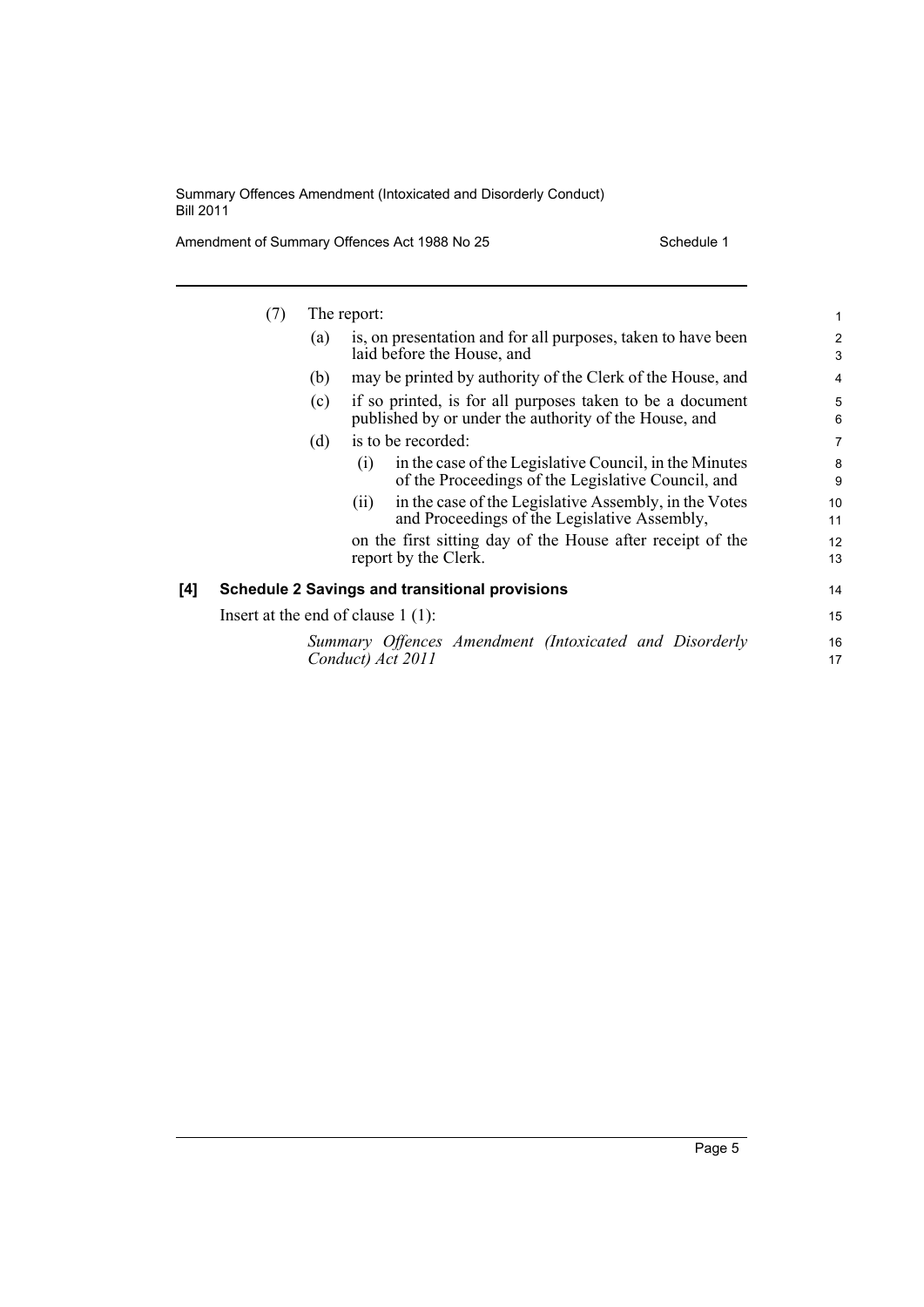Schedule 2 Amendments to other legislation

<span id="page-11-0"></span>

| <b>Schedule 2</b><br>Amendments to other legislation<br>$\mathbf{1}$ |                                                                         |                                                                                                                                                                                                                                                                                                                                                                                                                                                                                                                       |                                              |  |  |
|----------------------------------------------------------------------|-------------------------------------------------------------------------|-----------------------------------------------------------------------------------------------------------------------------------------------------------------------------------------------------------------------------------------------------------------------------------------------------------------------------------------------------------------------------------------------------------------------------------------------------------------------------------------------------------------------|----------------------------------------------|--|--|
| 2.1                                                                  |                                                                         | <b>Criminal Procedure Regulation 2010</b>                                                                                                                                                                                                                                                                                                                                                                                                                                                                             | $\overline{2}$                               |  |  |
|                                                                      |                                                                         | <b>Schedule 3 Penalty notice offences</b>                                                                                                                                                                                                                                                                                                                                                                                                                                                                             | 3                                            |  |  |
|                                                                      |                                                                         | Insert in appropriate order in Columns 1 and 2 of Schedule 3, under the matter<br>relating to the Summary Offences Act 1988:                                                                                                                                                                                                                                                                                                                                                                                          |                                              |  |  |
|                                                                      | section 9                                                               | \$200                                                                                                                                                                                                                                                                                                                                                                                                                                                                                                                 |                                              |  |  |
| 2.2                                                                  | Law Enforcement (Powers and Responsibilities) Act 2002<br><b>No 103</b> |                                                                                                                                                                                                                                                                                                                                                                                                                                                                                                                       |                                              |  |  |
| [1]                                                                  |                                                                         | Section 198 Move on directions to intoxicated persons in public places                                                                                                                                                                                                                                                                                                                                                                                                                                                | 8                                            |  |  |
|                                                                      |                                                                         | Omit section 198 (1) (a) and (b). Insert instead:                                                                                                                                                                                                                                                                                                                                                                                                                                                                     | 9                                            |  |  |
|                                                                      |                                                                         | (a)<br>is likely to cause injury to any other person or persons,<br>damage to property or otherwise give rise to a risk to<br>public safety, or                                                                                                                                                                                                                                                                                                                                                                       | 10<br>11<br>12                               |  |  |
|                                                                      |                                                                         | is disorderly.<br>(b)                                                                                                                                                                                                                                                                                                                                                                                                                                                                                                 | 13                                           |  |  |
| [2]                                                                  | <b>Section 198 (2)</b>                                                  |                                                                                                                                                                                                                                                                                                                                                                                                                                                                                                                       | 14                                           |  |  |
|                                                                      |                                                                         | Omit the subsection. Insert instead:<br>(2)<br>A direction given by a police officer under this section must be<br>reasonable in the circumstances for the purpose of:                                                                                                                                                                                                                                                                                                                                                |                                              |  |  |
|                                                                      |                                                                         |                                                                                                                                                                                                                                                                                                                                                                                                                                                                                                                       |                                              |  |  |
|                                                                      |                                                                         | (a)<br>preventing injury or damage or reducing or eliminating a<br>risk to public safety, or                                                                                                                                                                                                                                                                                                                                                                                                                          | 18<br>19                                     |  |  |
|                                                                      |                                                                         | preventing the continuance of disorderly behaviour in a<br>(b)<br>public place.                                                                                                                                                                                                                                                                                                                                                                                                                                       | 20<br>21                                     |  |  |
| [3]                                                                  |                                                                         | Section 201 Supplying police officer's details and giving warnings                                                                                                                                                                                                                                                                                                                                                                                                                                                    | 22                                           |  |  |
|                                                                      |                                                                         | Insert after section 201 $(2C)$ :                                                                                                                                                                                                                                                                                                                                                                                                                                                                                     | 23                                           |  |  |
|                                                                      | (2D)                                                                    | In addition, if a police officer exercises a power that involves the<br>making of a direction under section 198 on the grounds that a<br>person is intoxicated and disorderly in a public place, the police<br>officer must provide the person the subject of the direction with<br>a warning that it is an offence to be intoxicated and disorderly in<br>that or any other public place at any time within 6 hours after the<br>direction is given.<br><b>Note.</b> See section 9 of the Summary Offences Act 1988. | 24<br>25<br>26<br>27<br>28<br>29<br>30<br>31 |  |  |